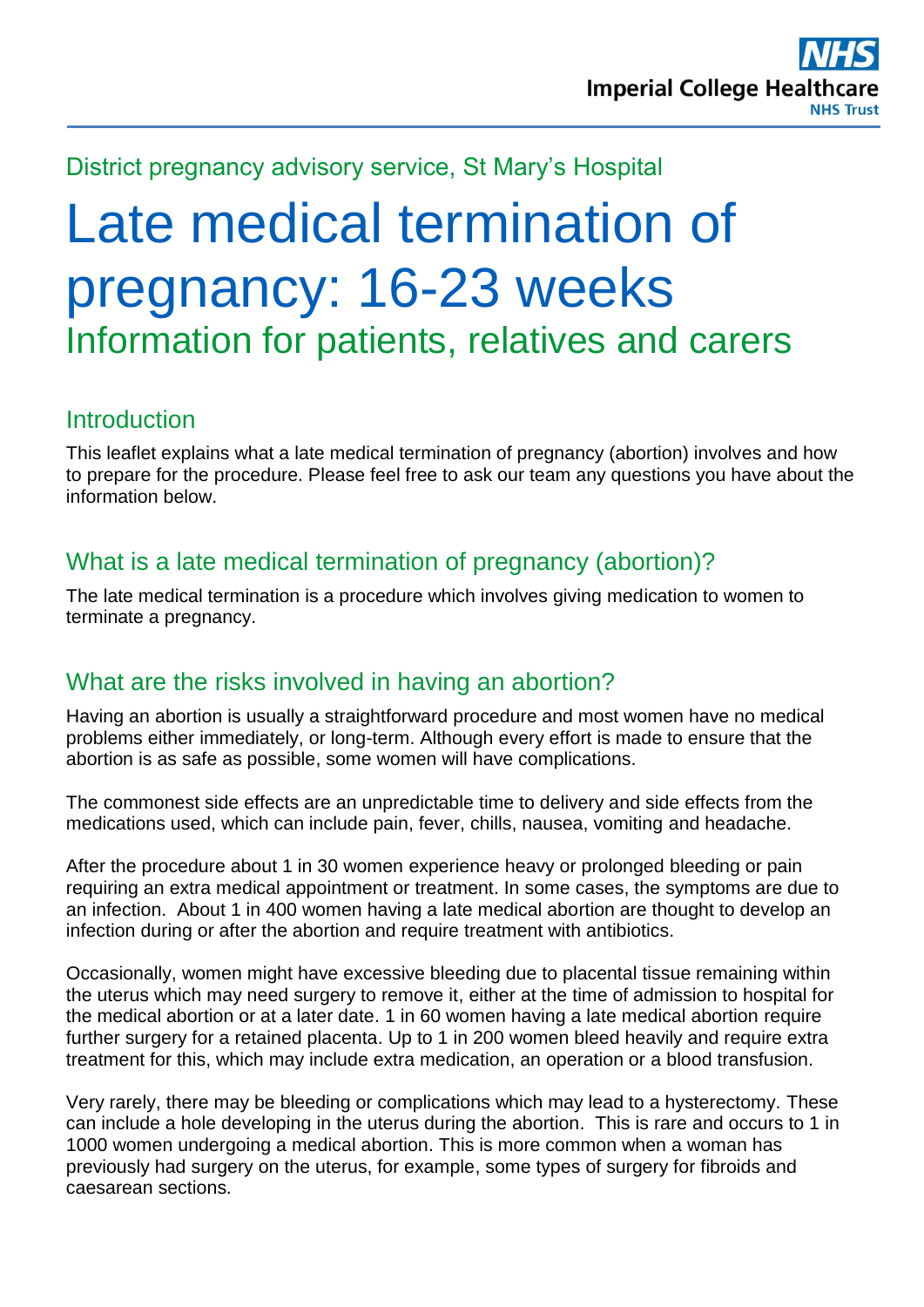If this complication is suspected, an operation involving a cut on the abdomen under general anaesthetic is usually required to repair it. There is a risk of needing a hysterectomy (removal of the uterus) if the bleeding cannot be controlled and your life is at risk but this is very rare - 2 in 100,000 women having a late medical abortion need a hysterectomy.

An uncomplicated abortion should have no effect on future fertility but there is a small risk that you might have difficulty becoming pregnant if you have a serious complication like perforation of the uterus or an untreated infection.

## Are there any alternatives to an abortion?

You can choose to have a surgical abortion if you are less than 18 weeks pregnant.

# Is there anything I should do to prepare for my abortion?

One to two days before the termination we will ask you to attend the hospital to take a mifepristone tablet (the abortion pill). This tablet prepares the womb for the termination and reduces the amount of another medicine (misoprostol) that you need to take. You should not continue the pregnancy after taking this pill as we are not certain of the effect that the pill may have on the fetus. Therefore, if you have any doubts about having the abortion and think that you might change your mind you must not take the abortion pill.

# Will I need to have any tests before my abortion?

You will need to have a blood test to check your rhesus status and haemoglobin level. You might need further investigations depending on your medical condition.

# What happens on the day of my procedure?

When you arrive a nurse will meet you, welcome you to the ward and check your details. You will stay in a single room while you are in hospital. The abortion is induced by inserting four pills into your vagina, followed by two pills orally every three hours. This will cause your womb to contract (rather like labour) until the neck of the womb opens and the pregnancy is expelled. At first you will get crampy, period-like pains but they will get stronger near the time that you abort. We will give you painkillers if you need them.

If you are more than 22 weeks pregnant we will arrange an extra scan to allow the fetus to be given an injection so that it is not alive during the abortion process.

To reduce the risk of infection, when you have your first dose of misoprostol the nurse will give you an antibiotic suppository (metronidazole) into your back passage and you will also be given four oral antibiotic tablets (azithromycin).

After the abortion it is occasionally necessary to make sure that the womb is empty. This is done by suction under a general anaesthetic and takes 10-15 minutes. If you have any questions the nurse will be happy to answer them.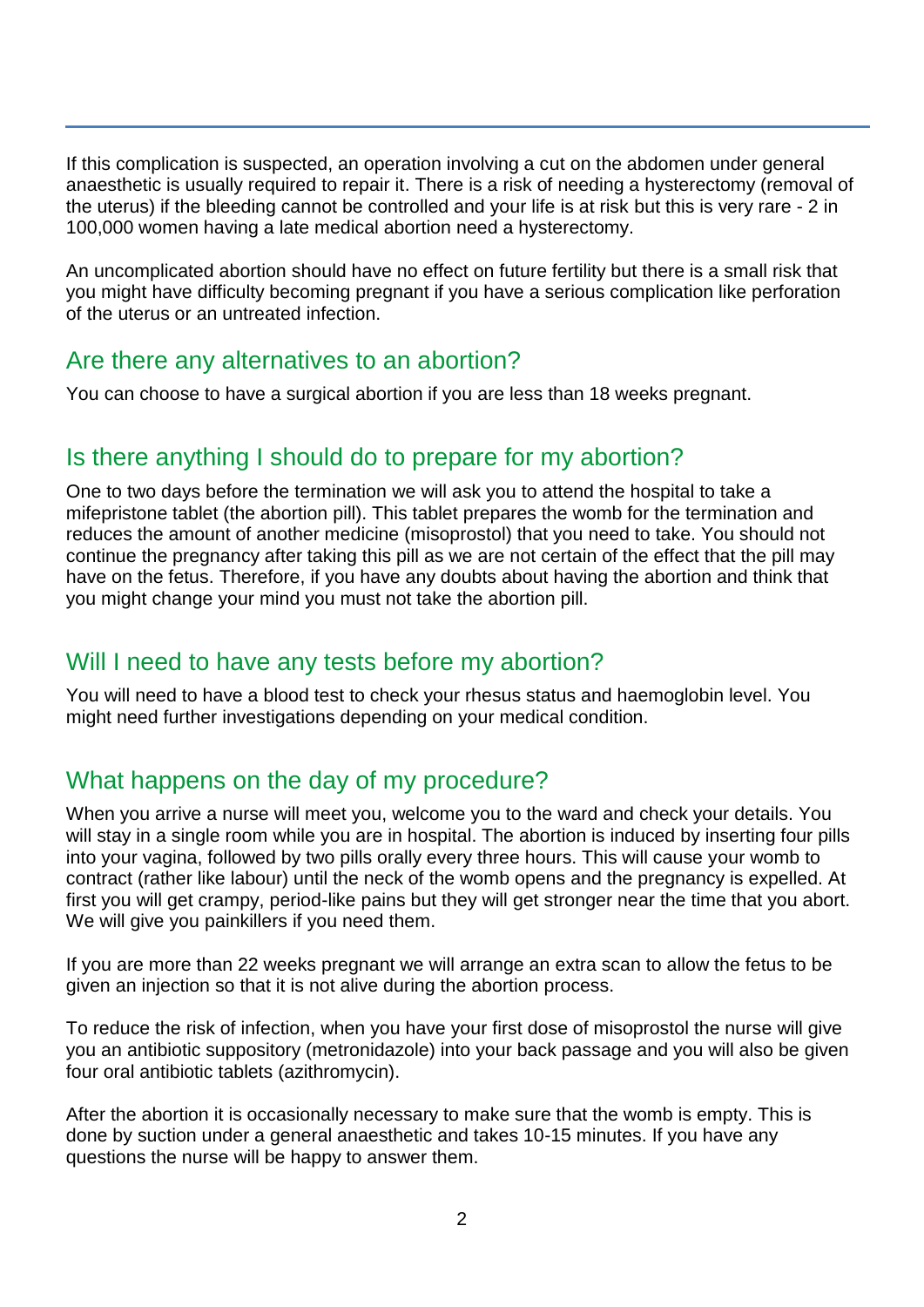# What happens after the abortion?

The nurse will check that you are well and not bleeding excessively.

If you have a rhesus negative blood group we will give you an anti-D injection.

After the procedure we will dispose of the fetus in a sensitive manner. You have a choice about how the tissue is disposed:

- A. You can decide not to be involved in choosing a method of disposal.
- B. The hospital can arrange for the tissue to be incinerated. This may mean that the tissue is incinerated along with tissue from similar procedures in other women.
- C. You can make private arrangements for cremation or burial of the tissue.
- D. If you are uncertain of how you wish for the tissue to be disposed of and need more time to make a decision, you must contact the mortuary at St Mary's Hospital on 020 3312 1191 within 3 months of your procedure to arrange disposal. If you don't contact us we will dispose of the tissue by incineration 3 months after the procedure.

# When can I go home?

It is not possible to say how long you will be in hospital for before the abortion occurs. Most women go home the following morning. A few are able to go home the same day, but some have to stay up to two nights in hospital.

You may experience some crampy, period-like pain with bleeding for the next few days which should usually settle with simple painkillers such as paracetamol.

## Is there anything I need to watch out for at home?

If you have severe pain or excessive bleeding you must attend your nearest A&E.

#### When can I get back to my normal routine, including work?

Most people are able to return to work or normal activities the day after they have been discharged from hospital.

## Will I need to visit the hospital again?

No, but we would recommend seeing either your GP or local family planning clinic 2 weeks after the procedure to ensure you have recovered fully and to arrange contraception, unless this was provided in the hospital.